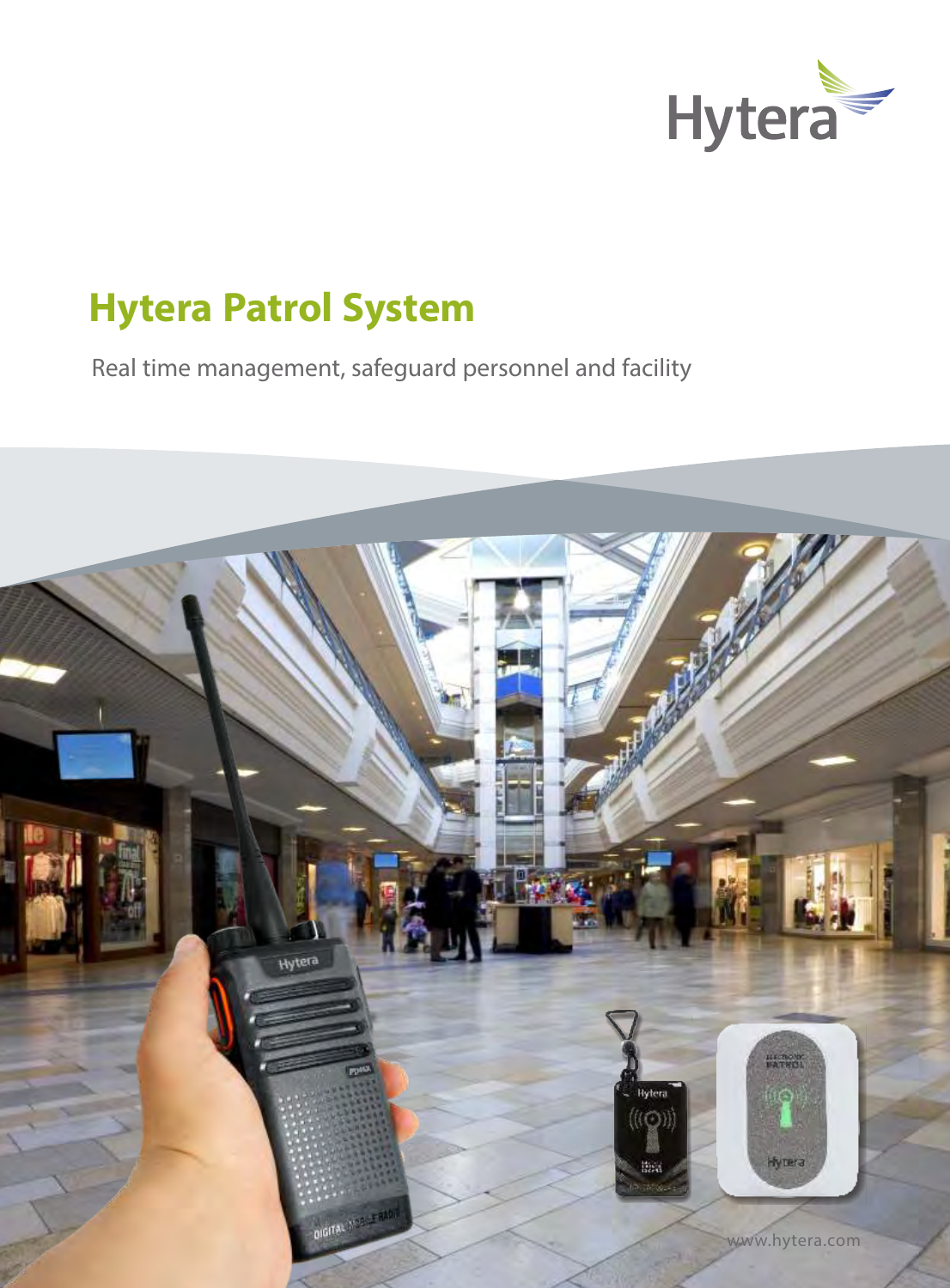# System Introduction

Hytera patrol system solution is cost effective and easy to manage, but also increase quality of communication, accelerate data transmission and optimize working progress, which allows user to monitor real-time checking action, handle alarm in first time and manage patrol data efficiently. Moreover, open API, map import and other customization features are also available in Hytera patrol system solution.

There are various aspects Hytera patrol system could assist, including but not limiting in:









**Retail Warehouse Hotel**





## Patrol Device

Hytera patrol system solution consists of patroller ID card, patrol checkpoint and patrol radio PD41X. The patroller ID card and patrol checkpoint contain passive RFID tag and the radio installed RFID reader. All the RFID tags and reader provide open API for customization.

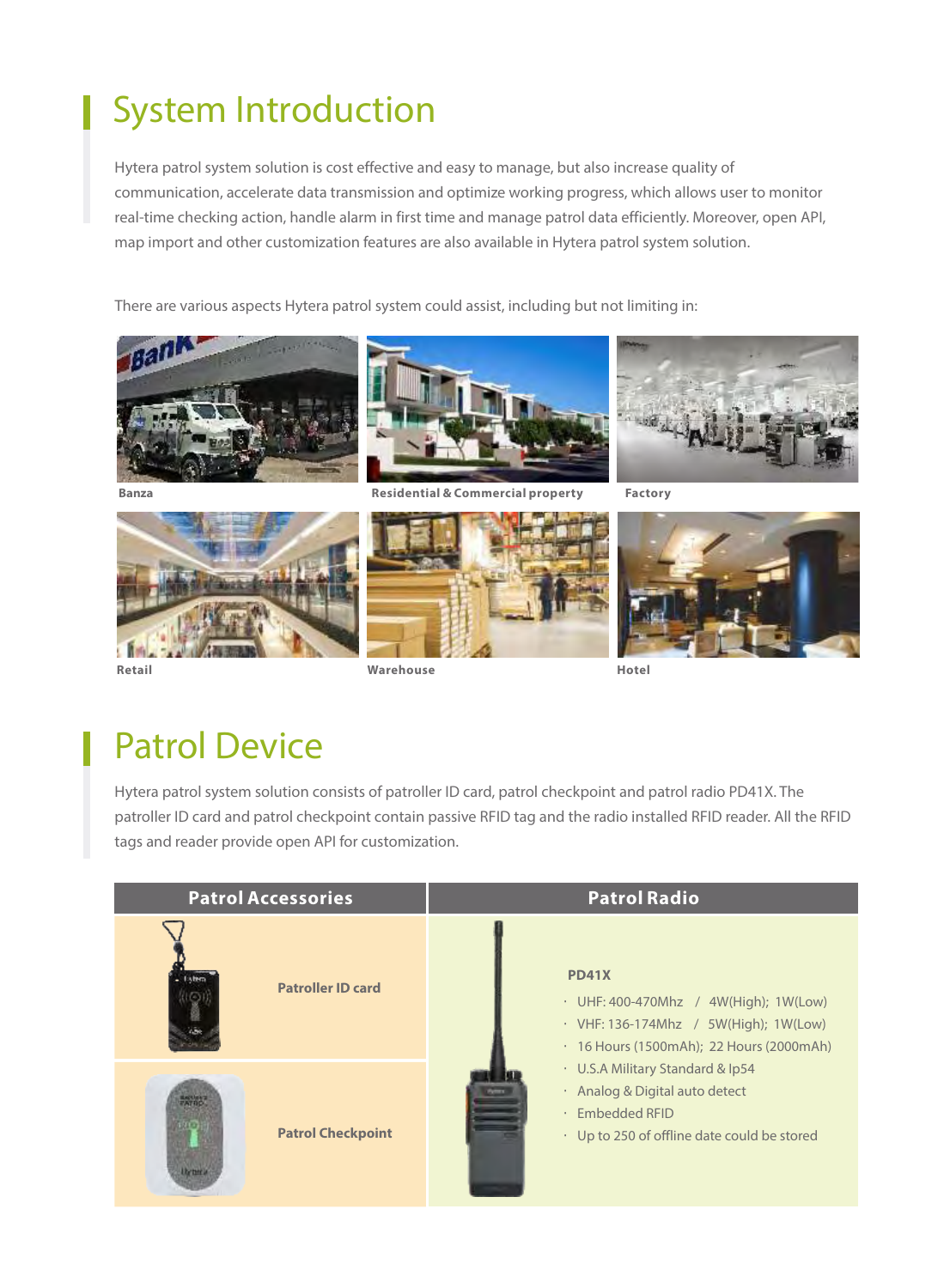

## Patrol software

#### **Basic data management**

Users are allowed to manage the information about patroller, checkpoint and patrol routes in the software.

### **Visualized interface**

The software is supporting import customized map and place checkpoints on the map.

### **Real-time monitor**

All the checking actions would be recorded and the latest checked one would be marked on the map.

#### **Patrol alarm**

Software could real-time reports the event, indicates the position and sounds alarm.

#### **Query and statistics**

Users could query patrol data with different query conditions and export into Excel or PDF file.

### **Patrol plan (Only in Expert Mode)**

In the expert mode, user could establish strict plan to carry out a better guard tour work.



Real time monitor and alarm report **Patrol data query and statistics** Patrol data query and statistics

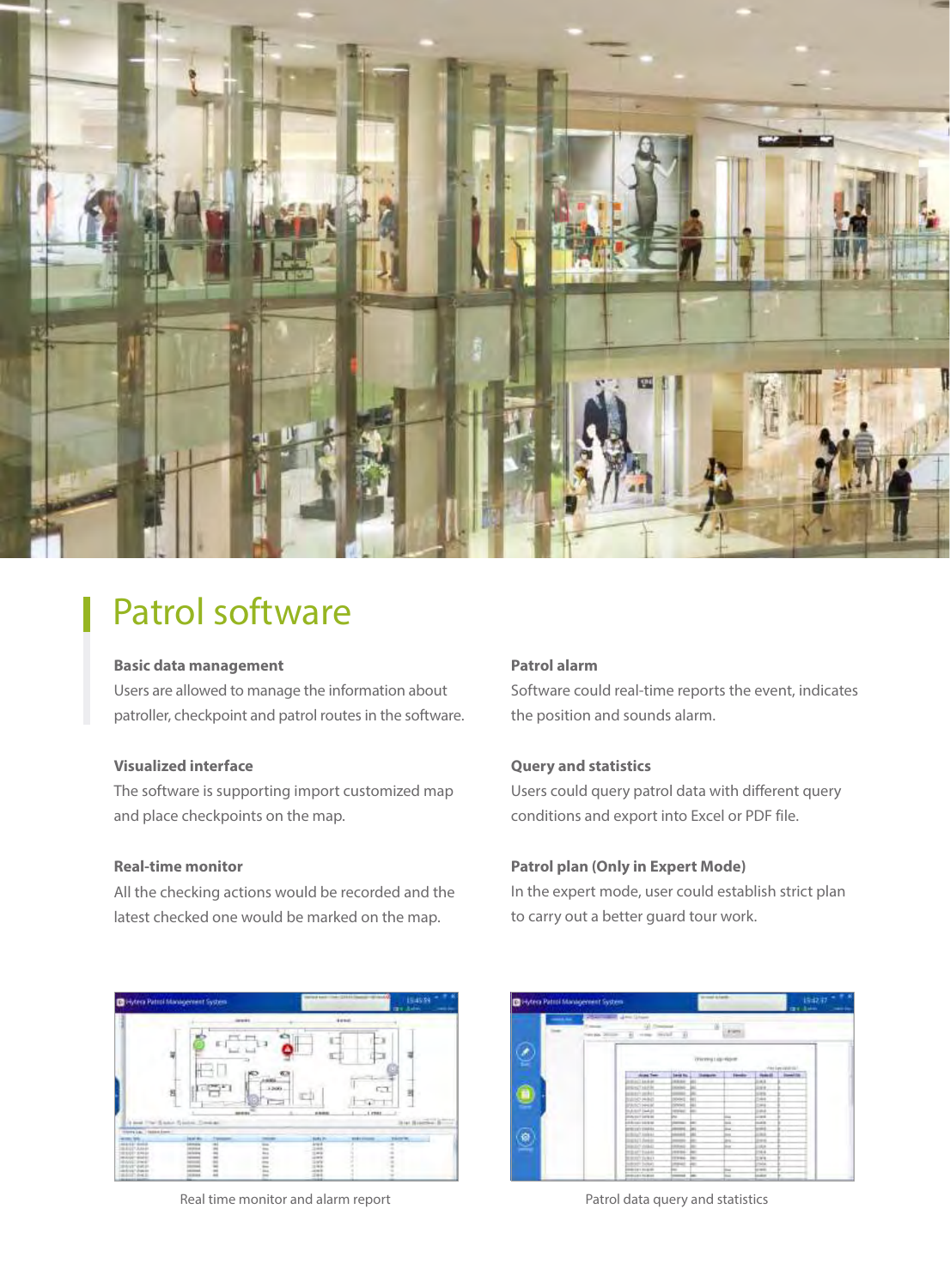

## System reliability

### **Patrol data resend**

A reprogrammed button of PD41 could be set to manual resend, in case of signal blind spot.



Patrol Data transmission failure in weak signal



Move to an open area where signal is better



Press a preprogrammed button to resend patrol data

### **Offline data upload**

The PD41X radio could store the patrol data in local storage and could upload to software via cable.







Patrol Data transmission failure **Attach the Radio to the computer**<br>with patrol software



Offline data in the Radio could be wiped out after transmitted

### **Patrol data backup**

An external backup file stores basic data, logs and software configuration.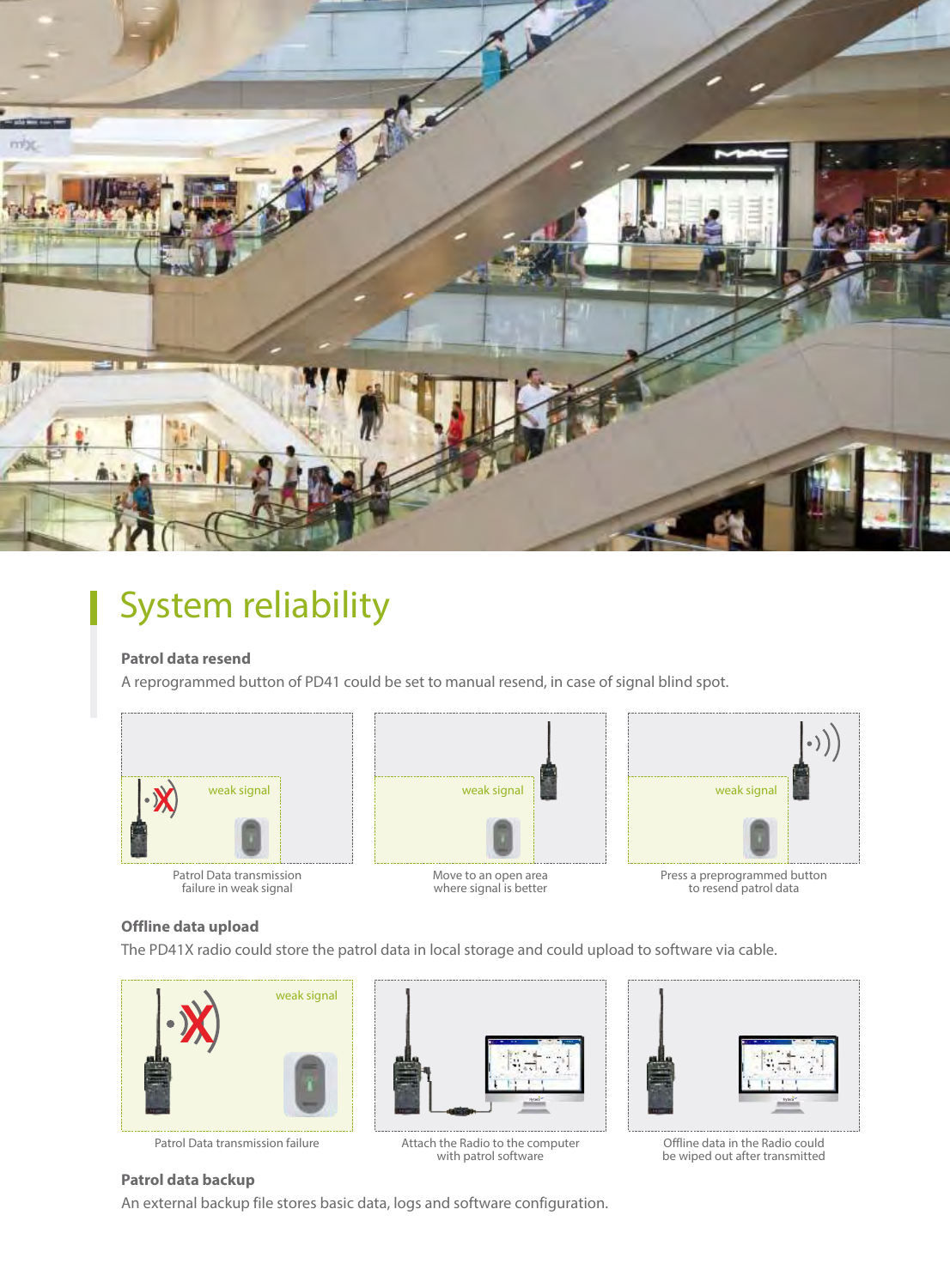# System Introduction

Most of Hytera's products, including repeater RD62X/RD96X/RD98X/RD98XS or mobile radio MD78X could work as receiving station in the patrol system.

### **Single site**

Easy to deploy, cheap prices, reduce blind spot, recommending for commercial aspects.



### **Multi sites**

Up to 3 repeaters can be connected by IP network with various applications, integrated guard tour work management, suggesting for professional customer.